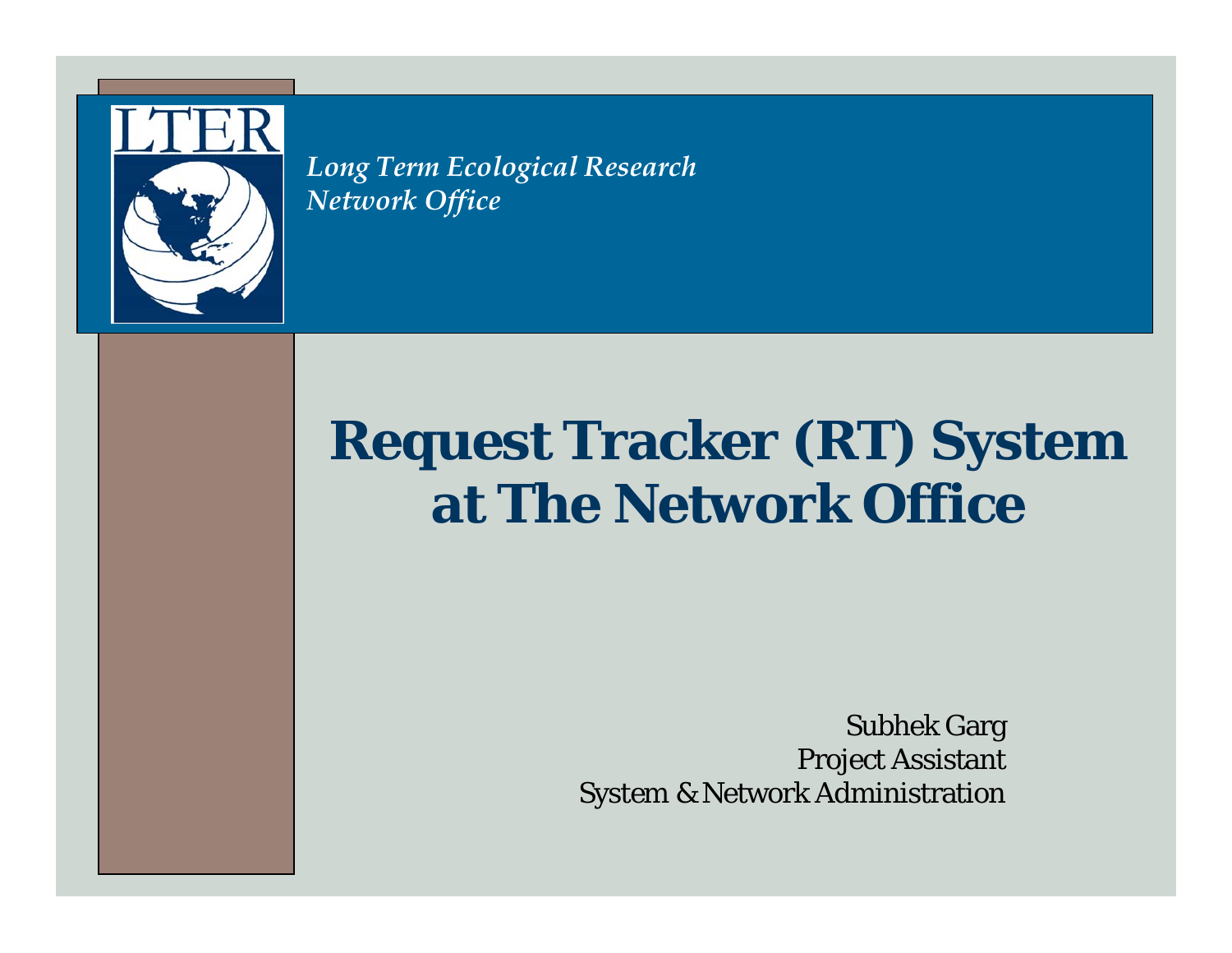

#### **Content**

- What is RT?
- Intended use
- The way we use it
- Typical flow of a request
- Demonstration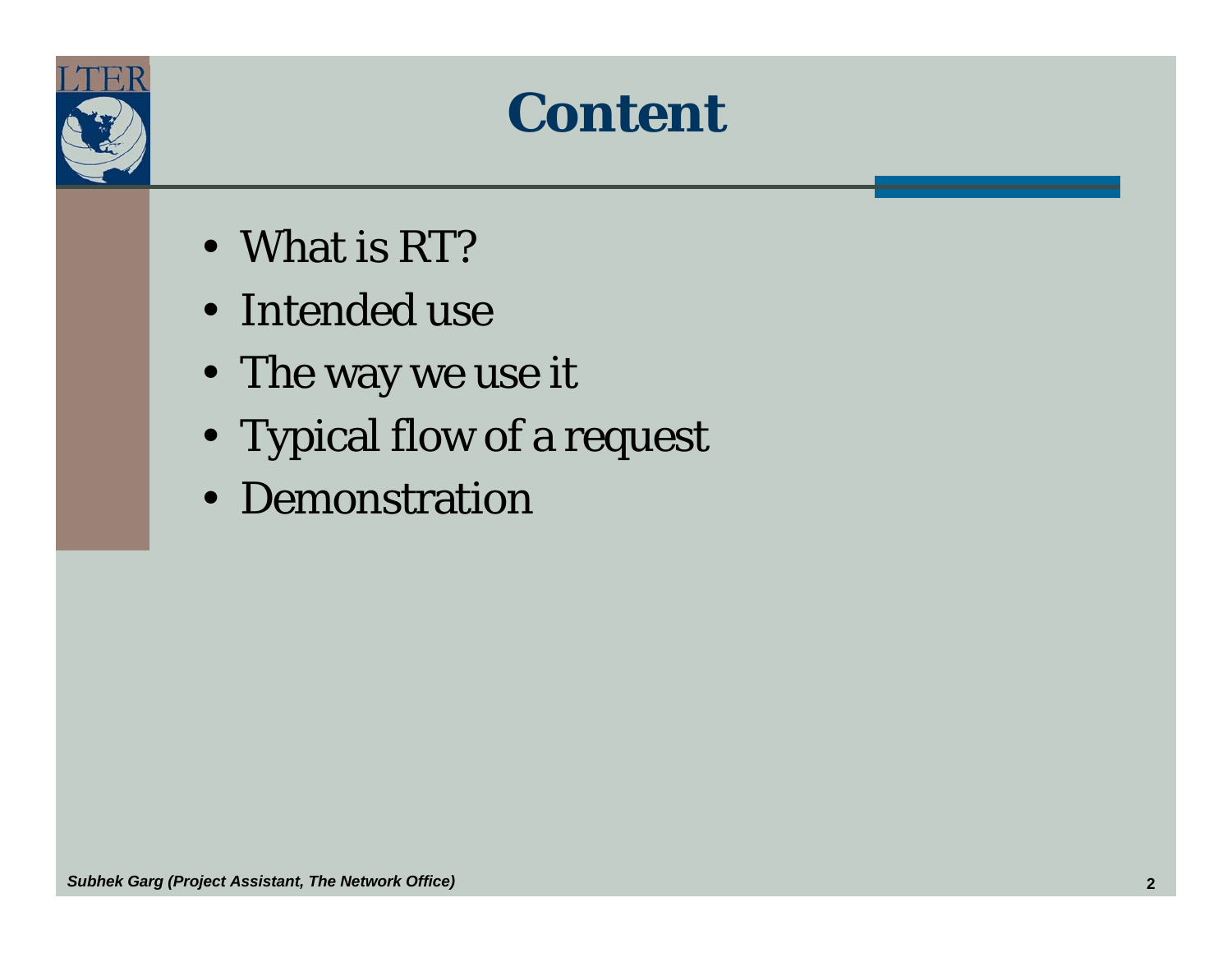

**RT System**

- RT (Request Tracker)
- Best Practical Solutions, LLC
- Open Source
- *"RT is an enterprise-grade ticketing system which enables a group of people to intelligently and efficiently manage tasks, issues, and requests submitted by a community of users."*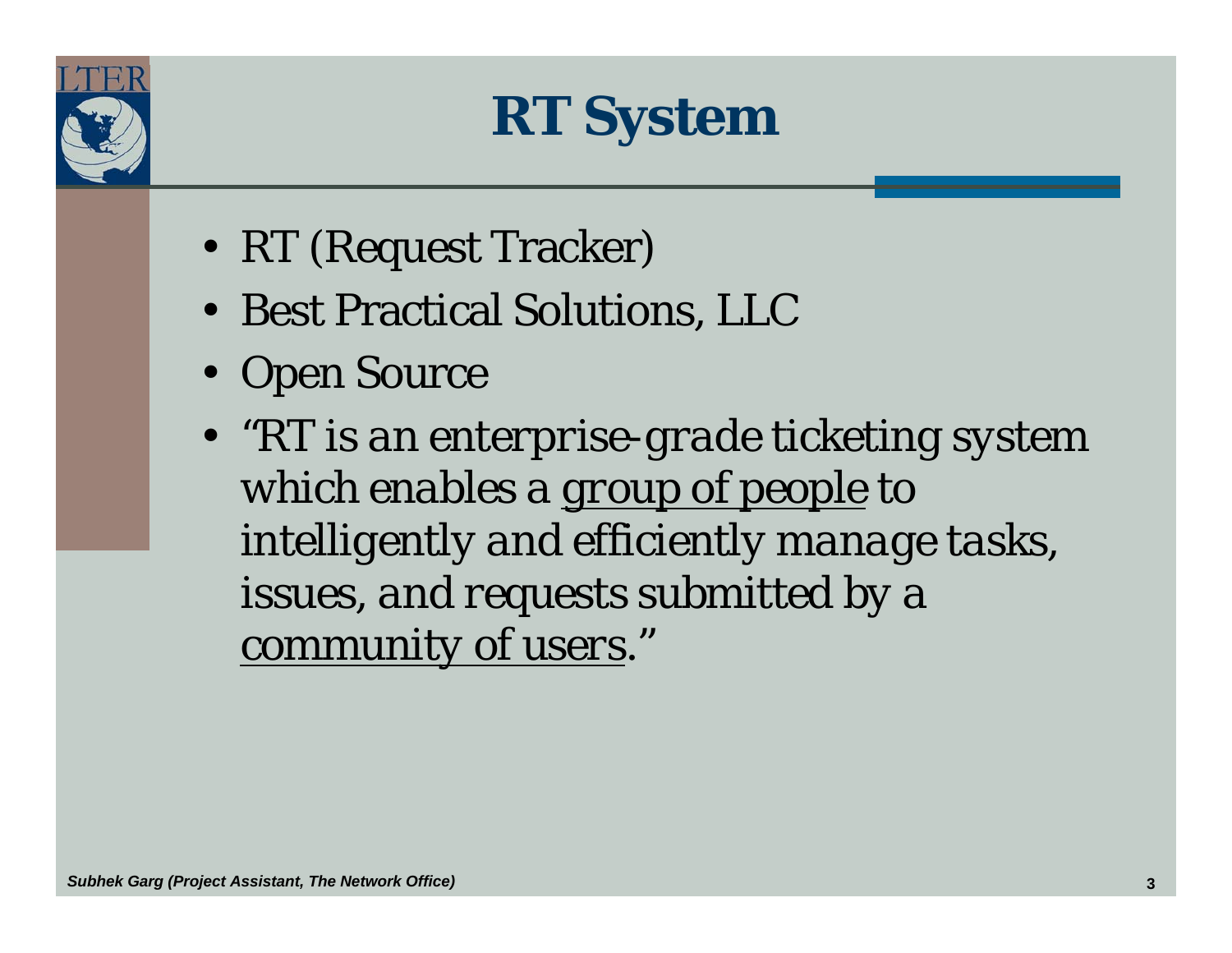

## **Intended Use**

- Managing requests
- Assigning tasks
- Recording progress

#### *How does it all help*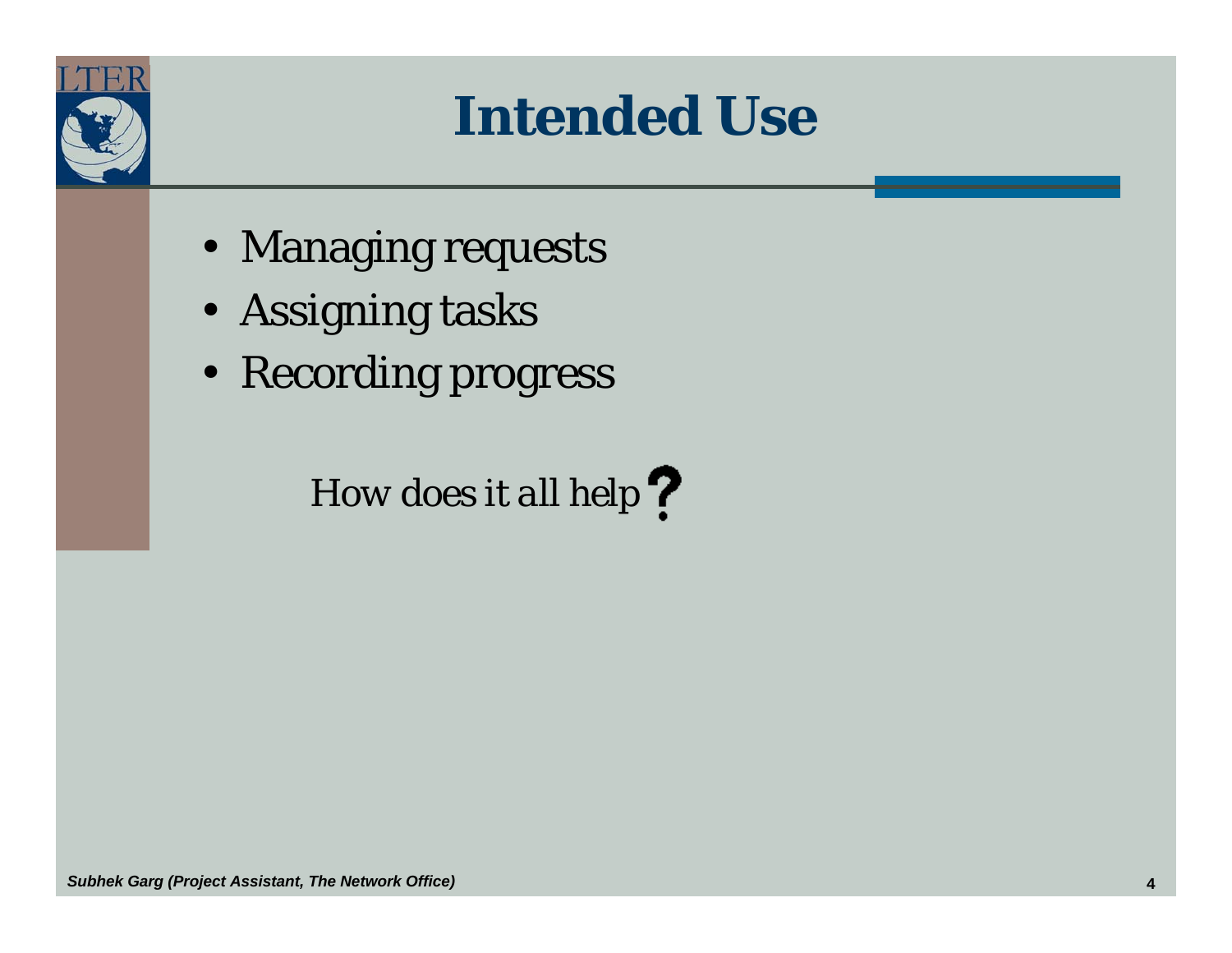

- Request History
- Request Pattern Analysis
- System/Personnel Performance Analysis
- Informal documentation and records